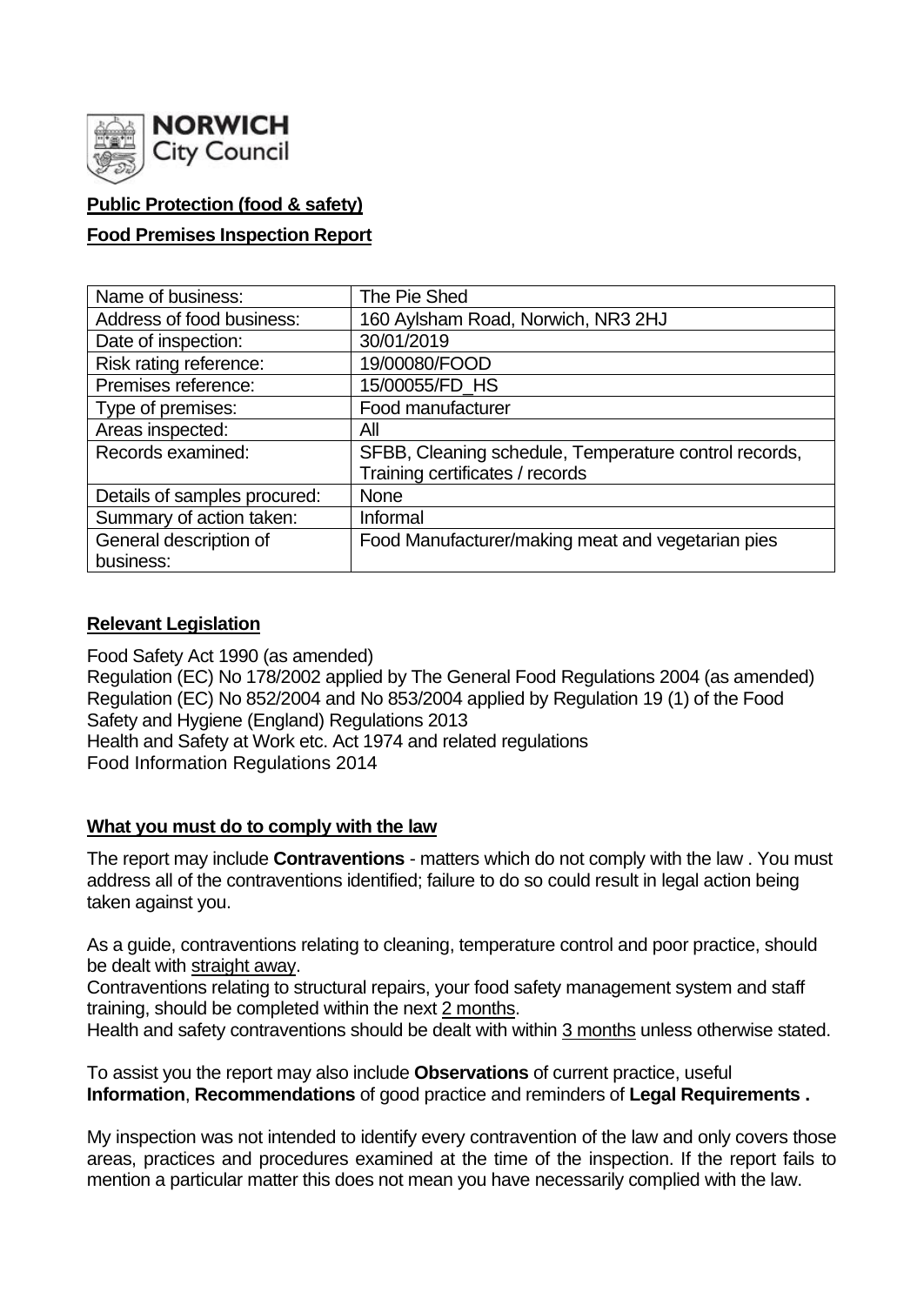# **FOOD SAFETY**

#### **How we calculate your Food Hygiene Rating:**

The food safety section has been divided into the three areas which you are scored against for the hygiene rating: 1. food hygiene and safety procedures, 2. structural requirements and 3. confidence in management/control procedures. Each section begins with a summary of what was observed and the score you have been given. Details of how these scores combine to produce your overall food hygiene rating are shown in the table.

| <b>Compliance Area</b>                     |          |    |           | <b>You Score</b> |           |    |           |    |         |
|--------------------------------------------|----------|----|-----------|------------------|-----------|----|-----------|----|---------|
| <b>Food Hygiene and Safety</b>             |          |    |           | 0                | 5         | 10 | 15        | 20 | 25      |
| <b>Structure and Cleaning</b>              |          |    |           | 0                | 5         | 10 | 15        | 20 | 25      |
| Confidence in management & control systems |          |    |           | 0                | 5         | 10 | 15        | 20 | 30      |
|                                            |          |    |           |                  |           |    |           |    |         |
| <b>Your Total score</b>                    | $0 - 15$ | 20 | $25 - 30$ |                  | $35 - 40$ |    | $45 - 50$ |    | $>$ 50. |
| <b>Your Worst score</b>                    | 5        | 10 | 10        |                  | 15        |    | 20        |    |         |
|                                            |          |    |           |                  |           |    |           |    |         |
| <b>Your Rating is</b>                      |          |    |           |                  |           |    |           |    |         |

Your Food Hygiene Rating is 5 - a very good standard



## **1. Food Hygiene and Safety**

Food hygiene standards are high. You demonstrated a very good standard of compliance with legal requirements. You have safe food handling practices and procedures and all the necessary control measures to prevent cross-contamination are in place. Some minor contraventions require your attention. **(Score 5)**

#### Contamination risks

**Contravention** The following exposed food to the general risk of cross-contamination with bacteria or allergens or its physical contamination with dirt, foreign objects or chemicals:

• paper and plastic folders were stored close to ready to eat pies that were packed, labelled and kept on the tray ready for sale.

## Hand-washing

**Contravention** The following indicated that hand-washing was not suitably managed:

• the wash hand basin was obstructed. This was corrected at the time of inspection